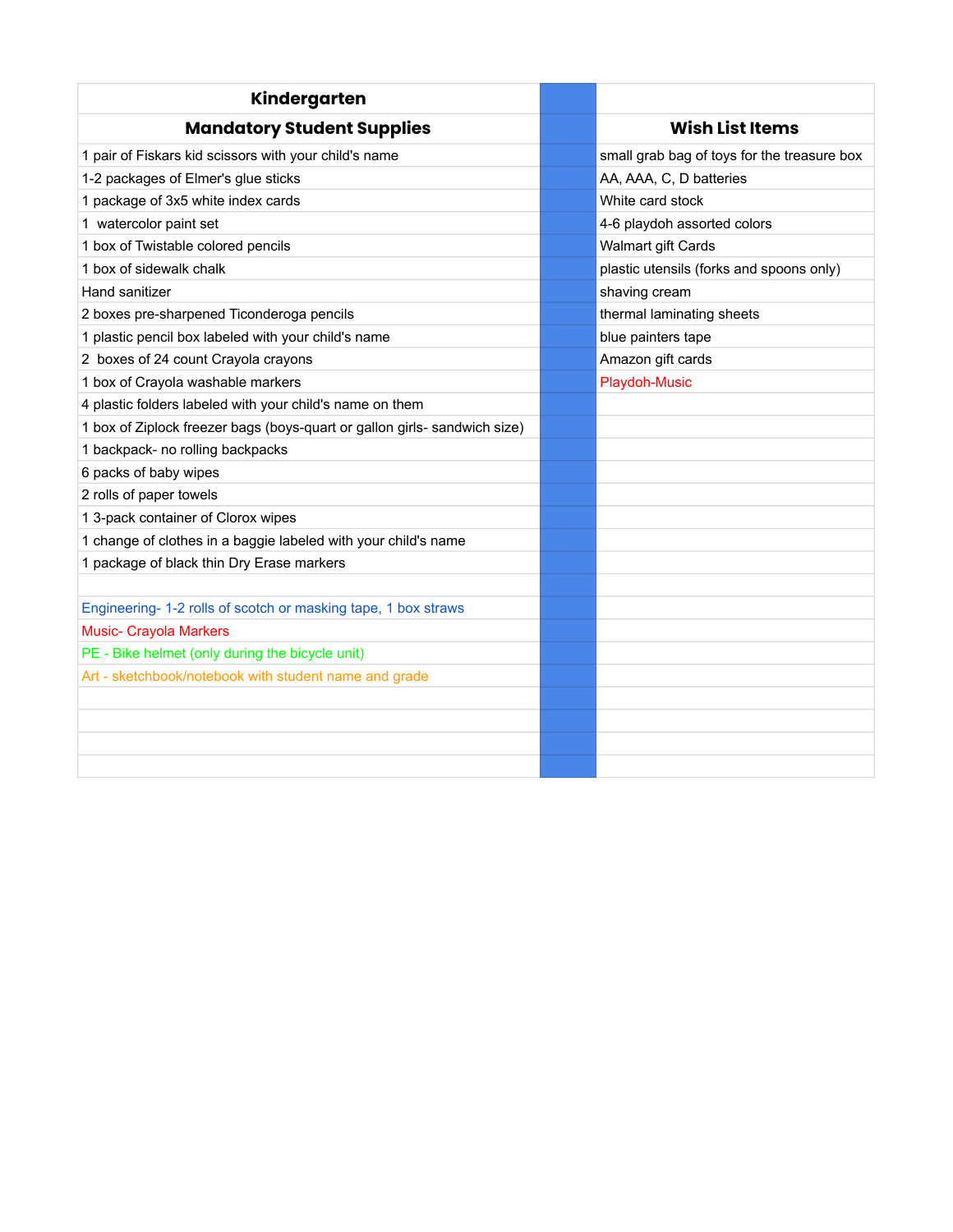| 1st Grade                                                                                      |                              |
|------------------------------------------------------------------------------------------------|------------------------------|
| <b>Mandatory Student Supplies</b>                                                              | Wish List Items              |
|                                                                                                |                              |
| Crayola markers                                                                                | Construction paper           |
| 3 Boxes of Crayons                                                                             | <b>Baby Wipes</b>            |
| <b>Colored Pencils</b>                                                                         | Clorox wipes                 |
| One Box of #2 Pencils                                                                          | <b>Tissues</b>               |
| 6 or more Glue Sticks                                                                          | Ziploc Bags - All sizes      |
| <b>Scissors</b>                                                                                | Elmers glue                  |
| Plastic Pencil Box - Please no pencil pouches as they are not large enough to hold everything. | <b>Hand Sanitizer</b>        |
| 3 Plastic Two-sided Pocket Folders                                                             | Pink Pearl Erasers (Madison) |
| one plastic folder with 3 prongs                                                               | Pencil cap erasers (Madison) |
| one 1.5 inch 3 ring binder                                                                     | Scotch tape                  |
| 3 Spiral Bound, Wide Ruled Notebooks (Prefererably no preforated edges.)                       | Masking tape                 |
| \$10.00 to purchase Fundations composition notebooks                                           | Card stock- all colors       |
| highlighters                                                                                   | Colored copy paper           |
| Head phones and a computer mouse                                                               | treats for treasure box      |
|                                                                                                | Paper towels - ex, - Bounty  |
| Engineering-1-2 rolls Colored duct tape, 1 box straws                                          | Post Its (Madison)           |
| Music-Crayola crayons                                                                          |                              |
| Art - sketchbook/notebook with student name and grade                                          |                              |
|                                                                                                | Music - Playdoh              |
|                                                                                                |                              |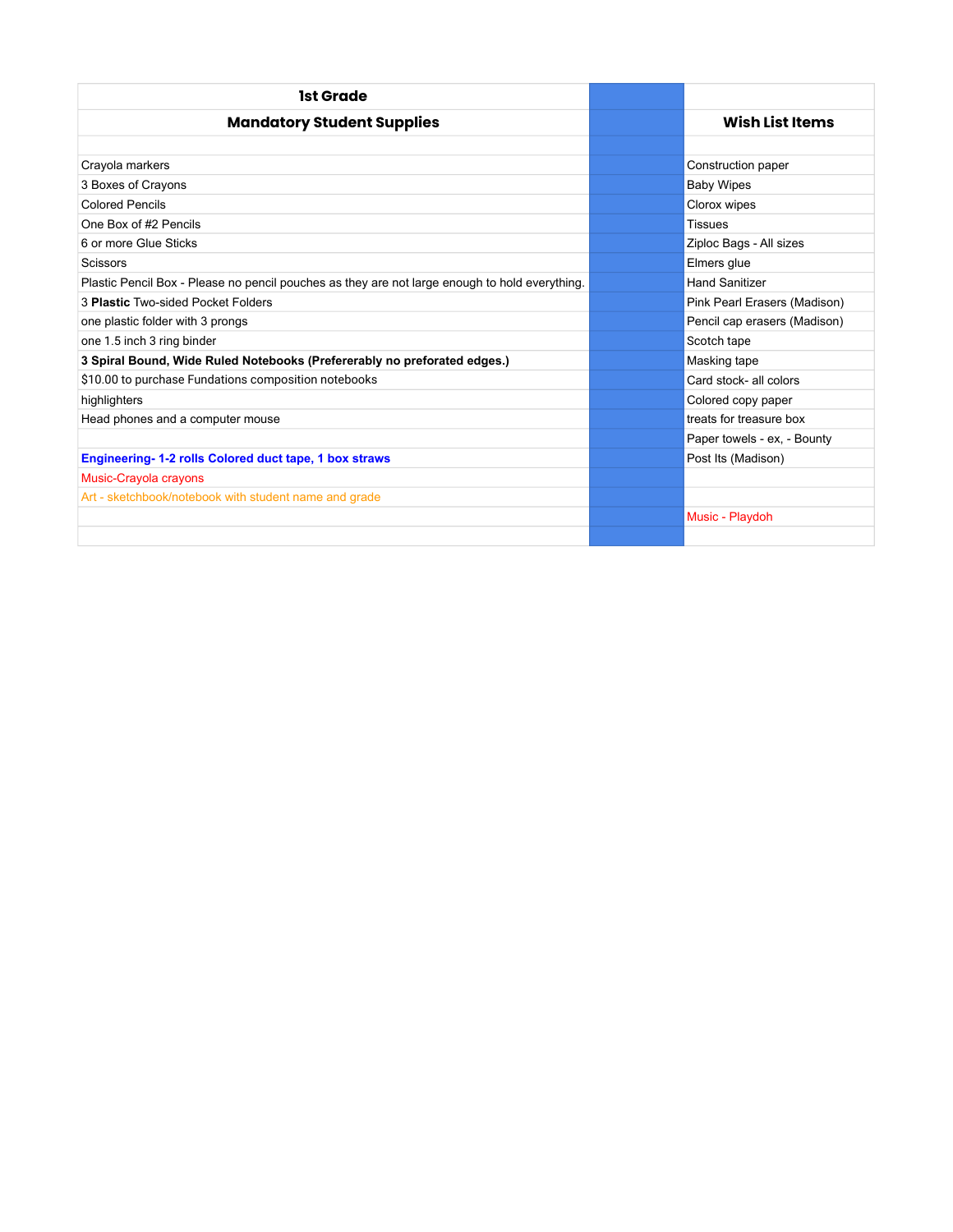| 2nd Grade                                                                         |                                         |  |  |
|-----------------------------------------------------------------------------------|-----------------------------------------|--|--|
| <b>Mandatory Student Supplies</b>                                                 | <b>Wish List Items</b>                  |  |  |
| calculator*                                                                       |                                         |  |  |
| scissors*                                                                         | bandaids                                |  |  |
| ear buds/headphones with a microphone*                                            |                                         |  |  |
| computer mouse*                                                                   | <b>Engineering - tissues</b>            |  |  |
| water bottle*                                                                     | Music - dry erase markers (multi-color) |  |  |
| \$35 cash for supplies. Teachers will purchase bulk supplies for all<br>students. | Music - playdoh                         |  |  |
|                                                                                   |                                         |  |  |
| * Please put your child's name on these items.                                    |                                         |  |  |
|                                                                                   |                                         |  |  |
|                                                                                   |                                         |  |  |
|                                                                                   |                                         |  |  |
|                                                                                   |                                         |  |  |
| Art - sketchbook/notebook with student name and grade                             |                                         |  |  |
| Music-Tape (masking or Scotch)                                                    |                                         |  |  |
| Engineering- Crayola Markers (small box), 1 box gallon freezer bags               |                                         |  |  |
|                                                                                   |                                         |  |  |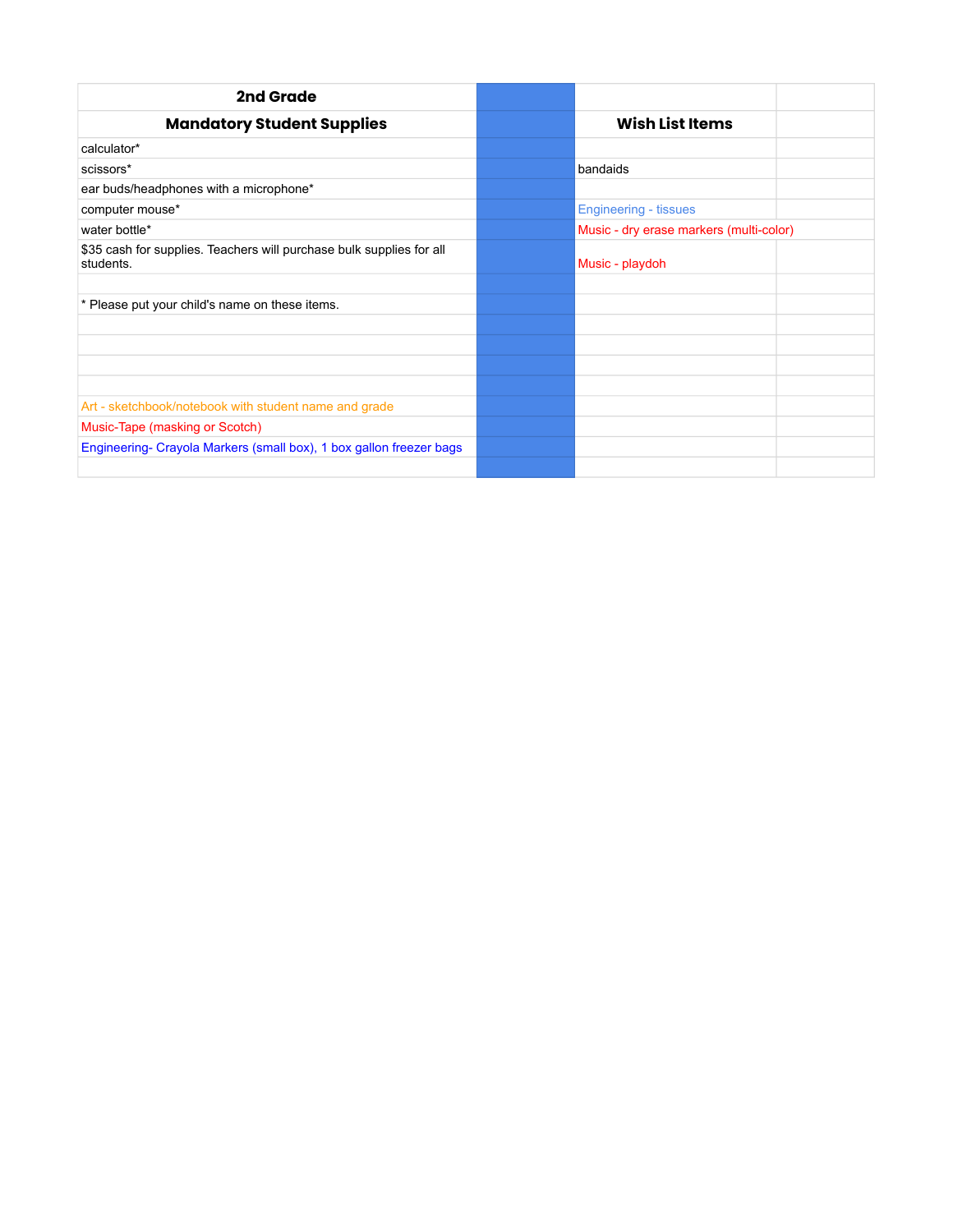| 3rd Grade                                                                                                      |                                                                              |  |  |
|----------------------------------------------------------------------------------------------------------------|------------------------------------------------------------------------------|--|--|
| <b>Mandatory Student Supplies - each student needs</b>                                                         | Wish List Items - teacher would like<br>these items or extras of these items |  |  |
| 1 Vinyl folder with pockets without prongs                                                                     | 1 roll of paper towels per child                                             |  |  |
| Clorox wipes                                                                                                   | Kleenex                                                                      |  |  |
| Hand sanitizer                                                                                                 | heavy duty sheet protectors                                                  |  |  |
| <b>Bandaids</b>                                                                                                | laminator sheets                                                             |  |  |
|                                                                                                                | dry erase markers                                                            |  |  |
| <b>ELA/SS Supplies:</b>                                                                                        | colored 8 1/2 x 11 cardstock                                                 |  |  |
| 1", 3-ring binder with pockets (label with your child's name)                                                  | colored copy paper (red, orange, yellow, blue, green)                        |  |  |
| 2 vinyl folders with pockets AND holes to be placed in their binder. (label<br>one ELA and one Social Studies) | Ziploc Bags (gallon, quart, or sandwich)                                     |  |  |
| 3 Wide-Ruled Black Marble Composition Notebooks (no label)                                                     | Post-it notes                                                                |  |  |
| Large, heavy-duty zippered pencil pouch (label with name)                                                      | Plastic spoons                                                               |  |  |
| Handheld pencil sharpener                                                                                      | blue painters tape                                                           |  |  |
| Sharpened pencils                                                                                              |                                                                              |  |  |
| Thin yellow highlighters                                                                                       |                                                                              |  |  |
| Glue sticks (at least 6)                                                                                       |                                                                              |  |  |
| <b>Scissors</b>                                                                                                |                                                                              |  |  |
| Crayola crayons (Box of 24)                                                                                    |                                                                              |  |  |
| Ear buds in baggie with name                                                                                   |                                                                              |  |  |
|                                                                                                                |                                                                              |  |  |
| <b>Math/Science Supplies:</b>                                                                                  |                                                                              |  |  |
| 3 Wide-Ruled Black Marble Composition Notebooks                                                                |                                                                              |  |  |
| 1 Vinyl pronged folder                                                                                         |                                                                              |  |  |
| Ultra fine dry erase markers (black only)                                                                      |                                                                              |  |  |
| Sharpened pencils                                                                                              |                                                                              |  |  |
| Paper Mate Pink Pearl erasers                                                                                  |                                                                              |  |  |
| Thin yellow highlighters                                                                                       |                                                                              |  |  |
| Another large, heavy-duty pencil pouch (labeled with name)                                                     |                                                                              |  |  |
|                                                                                                                |                                                                              |  |  |
| <b>Engineering-Colored foam paper, Scotch tape</b>                                                             |                                                                              |  |  |
| <b>Music-Clorox Wipes</b>                                                                                      |                                                                              |  |  |
| Art - sketchbook/notebook with student name and grade                                                          |                                                                              |  |  |
|                                                                                                                |                                                                              |  |  |
|                                                                                                                |                                                                              |  |  |
|                                                                                                                |                                                                              |  |  |
|                                                                                                                |                                                                              |  |  |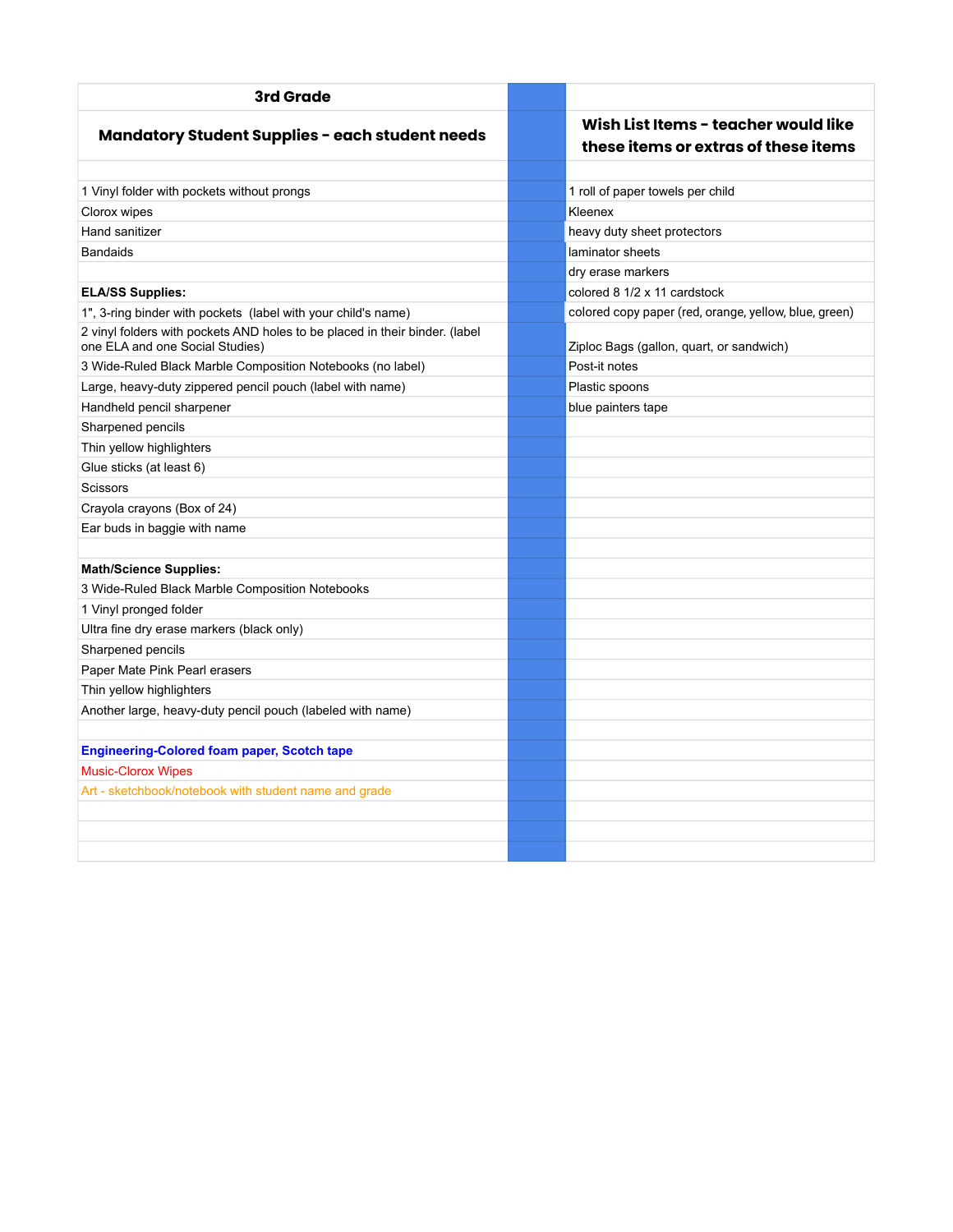| 4th Grade                                                                                                                                                                                                                                                |                                                                                 |
|----------------------------------------------------------------------------------------------------------------------------------------------------------------------------------------------------------------------------------------------------------|---------------------------------------------------------------------------------|
| <b>Mandatory Student Supplies - each student needs</b>                                                                                                                                                                                                   | Wish List Items - teacher<br>would like these items or<br>extras of these items |
| Label everything with student name unless communal. We are doing our best to limit<br>shared supplies this year. Things labeled as "communal" will be kept by the teacher and<br>distributed as needed.                                                  | sharpies (multi-colored)                                                        |
| <b>Backpack</b> - Try to find one large enough for their zipper binder to fit inside                                                                                                                                                                     | ziploc bags - quart and gallon                                                  |
| zippered 3 ring binder                                                                                                                                                                                                                                   | boxes of thin markers                                                           |
| 4 folders with pockets - WITH HOLES to place into their binder. Plastic ones work<br>MUCH better and last MUCH longer than paper ones. It is also very helpful if you can<br>get different colors so they can quickly place papers in the proper folder. | paint brushes - varied sizes                                                    |
| 5 composition notebooks (wide ruled preferred, especially if your child has messy<br>handwriting)                                                                                                                                                        | bottles of paint - tempera - especially<br>brown, green and blue                |
| zippered pencil pouch with holes for 3-ring binder (or binder with zippered pocket for<br>pencils)                                                                                                                                                       | cardstock - especially white and lighter<br>colors that easily show copies      |
| 2 packages of pencil top erasers - communal                                                                                                                                                                                                              | spray cleaner - disinfectant spray and<br>wipe OR Lysol spray                   |
| package of black dry erase markers - communal                                                                                                                                                                                                            | baindaids                                                                       |
| large pack of Pencils - plain #2 - communal                                                                                                                                                                                                              | multicolored dry erase markers                                                  |
| Large pink erasers - communal                                                                                                                                                                                                                            | dry erase boards (approx 8.5 x 11)                                              |
| 1 art supply container (plastic container or large pouch) *should fit markers, crayons,<br>colored pencils, scissors, glue sticks                                                                                                                        | Package of Sticky Notes                                                         |
| 1 box each of markers, crayons, and colored pencils - for art supply box                                                                                                                                                                                 | Extra pairs of scissors                                                         |
| scissors (should fit in art supply container)                                                                                                                                                                                                            |                                                                                 |
| ** <b>Earbuds</b> (with case if possible)                                                                                                                                                                                                                |                                                                                 |
| \$3.00 for Scholastic Book Clubs purchases                                                                                                                                                                                                               |                                                                                 |
| water color paint set- communal                                                                                                                                                                                                                          |                                                                                 |
| Glue sticks - communal                                                                                                                                                                                                                                   |                                                                                 |
| 1 box of Tissues - communal                                                                                                                                                                                                                              |                                                                                 |
| 1 roll of paper towels - communal                                                                                                                                                                                                                        |                                                                                 |
| hand sanitizer - communal                                                                                                                                                                                                                                |                                                                                 |
| <b>Sanitizing Wipes</b> - such as lysol or clorox (the more the better) - <b>communal</b>                                                                                                                                                                |                                                                                 |
|                                                                                                                                                                                                                                                          |                                                                                 |
| Engineering: glue sticks, 1 box BBQ skewers                                                                                                                                                                                                              |                                                                                 |
| Music-paper towels                                                                                                                                                                                                                                       |                                                                                 |
| Art - sketchbook/notebook with student name and grade                                                                                                                                                                                                    |                                                                                 |
|                                                                                                                                                                                                                                                          |                                                                                 |
|                                                                                                                                                                                                                                                          |                                                                                 |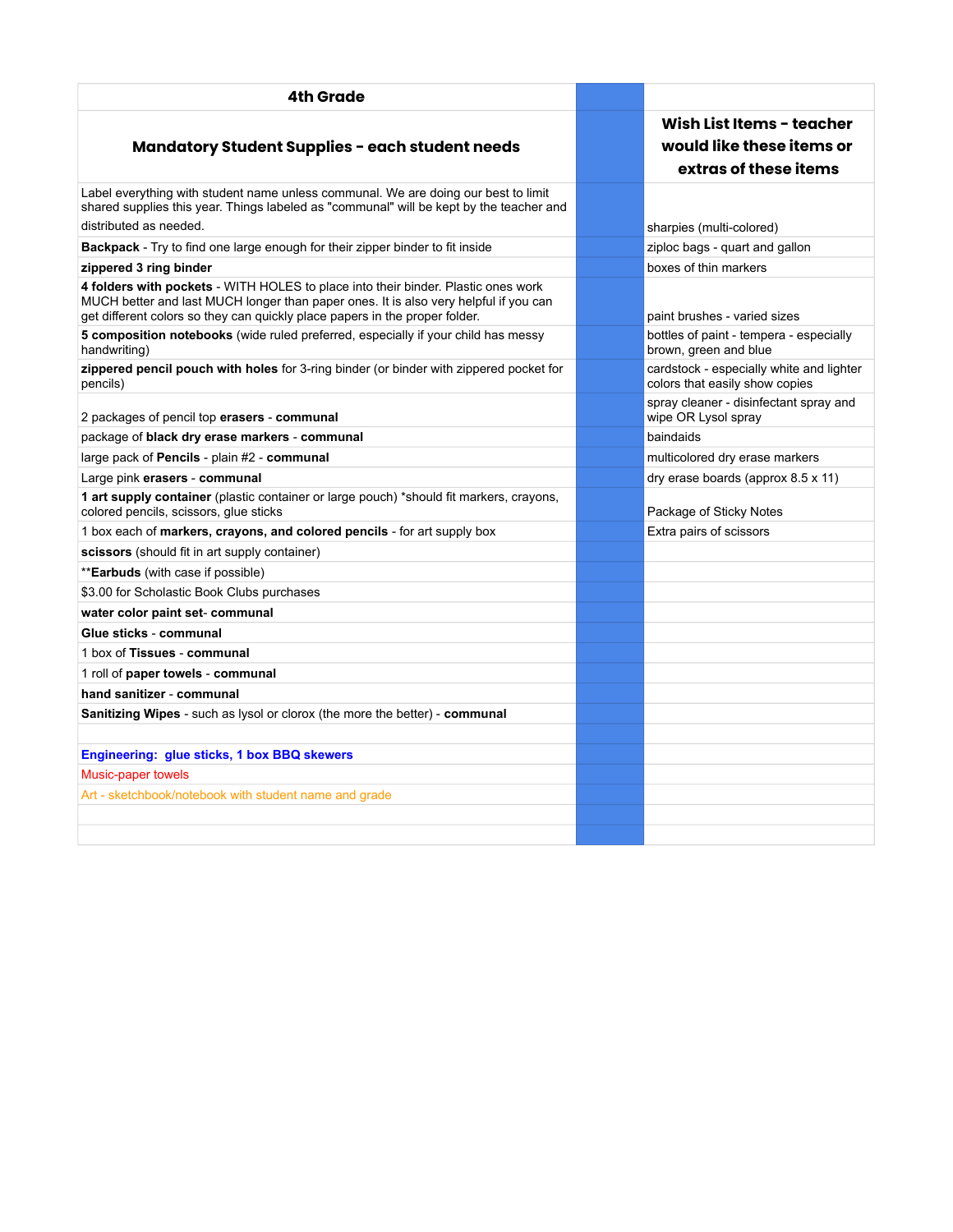| <b>5th Grade</b>                                                          |                                                                 |
|---------------------------------------------------------------------------|-----------------------------------------------------------------|
| <b>Mandatory Student Supplies</b>                                         | <b>Wish List Items</b>                                          |
|                                                                           |                                                                 |
| 3 ring binder (2")                                                        | pencils                                                         |
| 1 pack of 8 plastic dividers                                              | large scissors                                                  |
| pencils (mechanical PLUS extra lead)                                      | laminating pouches (can be bought at Walmart)                   |
| pencil pouch with zipper (get a heavy-duty one)                           | Amazon gift cards - We buy so many things for<br>the classroom! |
| planner - preferably one that can be placed in the rings of<br>the binder | thermometer for each classroom (Click Here)                     |
| pens (black or blue)                                                      | teacherspayteachers.com gift cards                              |
| one thick plastic 2 pocket folder                                         |                                                                 |
| 5 composition books                                                       |                                                                 |
| scissors                                                                  |                                                                 |
| glue sticks (at least 6)                                                  |                                                                 |
| ear buds                                                                  |                                                                 |
| pencil cap erasers                                                        |                                                                 |
| tissues - 3-4 boxes                                                       |                                                                 |
| paper towels - 3+ rolls, please                                           |                                                                 |
| copy paper                                                                |                                                                 |
| lined, loose-leaf notebook paper                                          |                                                                 |
| tape                                                                      |                                                                 |
| cardstock (white and colored)                                             |                                                                 |
| Laminating sheets (Walmart brand is perfect!)                             |                                                                 |
| hand sanitizer                                                            |                                                                 |
| Clorox wipes 5+ containers please                                         |                                                                 |
| One box of gallon size and one box of quart size ziploc<br>bags           |                                                                 |
| band-aids - multiple sizes                                                |                                                                 |
|                                                                           |                                                                 |
|                                                                           |                                                                 |
| <b>Engineering: colored foam paper</b>                                    |                                                                 |
| Music-gluesticks                                                          |                                                                 |
| Art - sketchbook/notebook with student name and grade                     |                                                                 |
|                                                                           |                                                                 |
|                                                                           |                                                                 |
|                                                                           |                                                                 |
|                                                                           |                                                                 |
|                                                                           |                                                                 |
|                                                                           |                                                                 |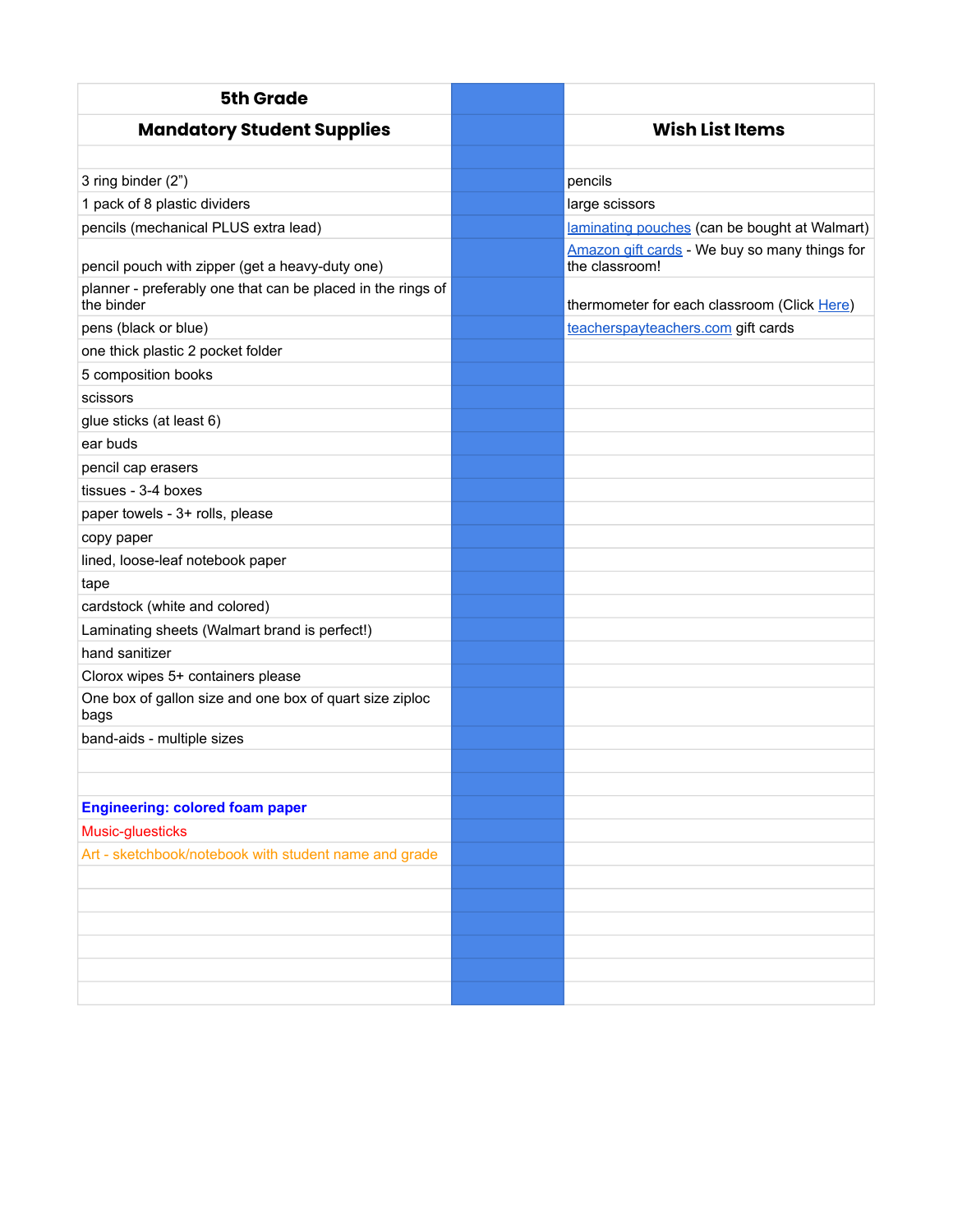| <b>6th Grade</b>                                                                                                                              |                          |  |  |
|-----------------------------------------------------------------------------------------------------------------------------------------------|--------------------------|--|--|
| <b>Mandatory Student Supplies</b>                                                                                                             | <b>Wish List Items</b>   |  |  |
| loose leaf lined paper                                                                                                                        | clorox wipes             |  |  |
| 4 spiral ring notebooks                                                                                                                       | kleenex                  |  |  |
| 4 different color binders/1 large (3 in or larger) binder                                                                                     | spoons                   |  |  |
| pencils                                                                                                                                       | forks                    |  |  |
| highlighters                                                                                                                                  | clear tape               |  |  |
| scissors                                                                                                                                      | masking tape             |  |  |
| glue sticks                                                                                                                                   | expo markers and erasers |  |  |
| crayons/markers/colored pencils                                                                                                               | scissors                 |  |  |
| red/blue ink pen                                                                                                                              | glue sticks              |  |  |
| sticky notes                                                                                                                                  | highlighters             |  |  |
| <b>Tissues</b>                                                                                                                                | plastic ziploc bags      |  |  |
| bandaids                                                                                                                                      | construction paper       |  |  |
| <b>Index Cards</b>                                                                                                                            | loose leaf lined paper   |  |  |
| ear buds                                                                                                                                      | white printer paper      |  |  |
| Clorox wipes                                                                                                                                  | tissues                  |  |  |
| construction paper                                                                                                                            | <b>WD-40</b>             |  |  |
| \$20 supply fee (goes toward an ERA planner and various classroom<br>supplies as needed)                                                      | Painters tape            |  |  |
|                                                                                                                                               |                          |  |  |
|                                                                                                                                               |                          |  |  |
| Art - sketchbook/notebook with student name and grade                                                                                         |                          |  |  |
| Band: 1" black 3-ring binder, 3-ring zip pencil pouch, pack of 5 3-ring<br>dividers, pencil, cleaning equipment/reeds specific to instrument. |                          |  |  |
| Engineering: Grid notebook if taking double engineering                                                                                       |                          |  |  |
|                                                                                                                                               |                          |  |  |
|                                                                                                                                               |                          |  |  |
|                                                                                                                                               |                          |  |  |
|                                                                                                                                               |                          |  |  |
|                                                                                                                                               |                          |  |  |
|                                                                                                                                               |                          |  |  |
|                                                                                                                                               |                          |  |  |
|                                                                                                                                               |                          |  |  |
|                                                                                                                                               |                          |  |  |
|                                                                                                                                               |                          |  |  |
|                                                                                                                                               |                          |  |  |
|                                                                                                                                               |                          |  |  |
|                                                                                                                                               |                          |  |  |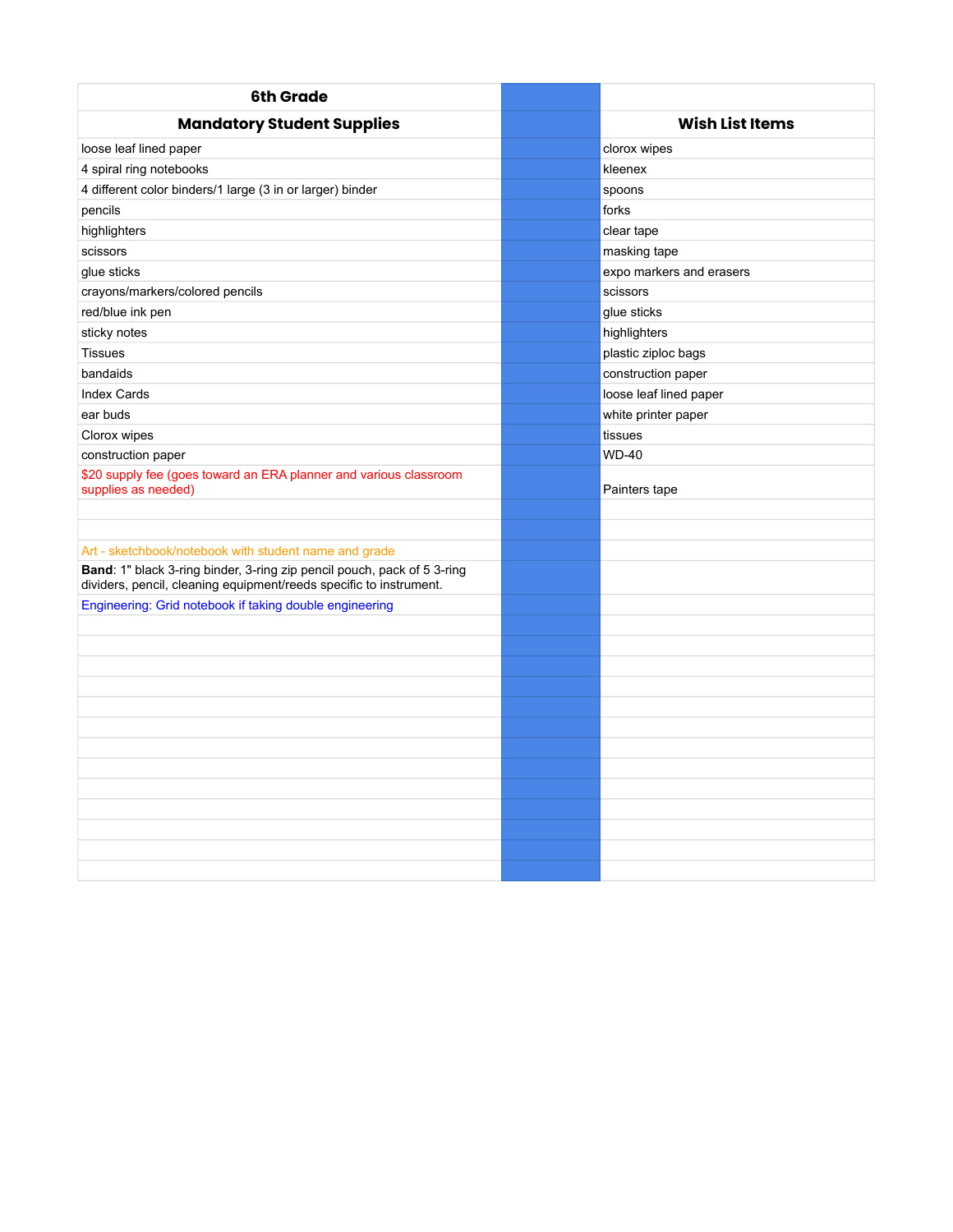| 7th Grade                                                                                                                                                                            |                                         |  |
|--------------------------------------------------------------------------------------------------------------------------------------------------------------------------------------|-----------------------------------------|--|
| <b>Mandatory Student Supplies</b>                                                                                                                                                    | <b>Wish List Items</b>                  |  |
| pencils                                                                                                                                                                              | Plastic bags (sandwich and gallon size) |  |
| Loose leaf lined paper                                                                                                                                                               | <b>Bandaids</b>                         |  |
| scissors                                                                                                                                                                             | <b>Clorox Wipes</b>                     |  |
| glue sticks                                                                                                                                                                          | Tissues                                 |  |
| crayons/markers/colored pencils                                                                                                                                                      | Pencils                                 |  |
| red/blue ink pen                                                                                                                                                                     | Hand sanitizer                          |  |
| sticky notes                                                                                                                                                                         | Any school supply will be welcomed      |  |
| \$20 supply fee (goes toward an ERA planner and various classroom<br>supplies as needed)                                                                                             | Yellow highlighters                     |  |
| Helpful recommendation-- Art box or pencil pouch for pencls,<br>pens, personal set of markers/colored pencils, scissors, colored<br>pens if desired, highlighters and extra erasers. |                                         |  |
| Spanish                                                                                                                                                                              |                                         |  |
| A folder or a section of a binder just for Spanish                                                                                                                                   |                                         |  |
| ruled paper                                                                                                                                                                          |                                         |  |
| pencils or mechanical pencils with enough leads                                                                                                                                      |                                         |  |
| erasers                                                                                                                                                                              |                                         |  |
| highlighters of different colors                                                                                                                                                     |                                         |  |
| index cards for vocabulary (optional)                                                                                                                                                |                                         |  |
|                                                                                                                                                                                      |                                         |  |
| <b>ELA</b>                                                                                                                                                                           |                                         |  |
| Binder or section of binder for ELA                                                                                                                                                  |                                         |  |
| Folder for home work organization                                                                                                                                                    |                                         |  |
| Notebook paper                                                                                                                                                                       |                                         |  |
| black/blue pens, pencils, and erasers                                                                                                                                                |                                         |  |
| highlighters                                                                                                                                                                         |                                         |  |
| sticky notes                                                                                                                                                                         |                                         |  |
|                                                                                                                                                                                      |                                         |  |
| Math                                                                                                                                                                                 |                                         |  |
| 3 ringed binder for Math Class Only                                                                                                                                                  |                                         |  |
| Composition Notebook - Lined Pages - For showing detailed math work                                                                                                                  |                                         |  |
| 1 Folder (For the Current Night's HW - You can share this with other<br>classes)                                                                                                     |                                         |  |
| 1 Set of 5 dividers - these do not need to be fancy. We will label at the<br>beginning of the year - Notes, Assessments, Classwork, Homework,<br><b>Weekly Workouts</b>              |                                         |  |
|                                                                                                                                                                                      |                                         |  |
| <b>Social Studies</b>                                                                                                                                                                |                                         |  |
| 3 subject spiral notebook                                                                                                                                                            |                                         |  |
| Folder for saving work                                                                                                                                                               |                                         |  |
|                                                                                                                                                                                      |                                         |  |
| <b>Engineering</b>                                                                                                                                                                   |                                         |  |
| 3 ring binder or section of a binder                                                                                                                                                 |                                         |  |
|                                                                                                                                                                                      |                                         |  |
| <b>Art Class</b>                                                                                                                                                                     |                                         |  |
| sketchbook/notebook with student name and grade                                                                                                                                      |                                         |  |
|                                                                                                                                                                                      |                                         |  |
|                                                                                                                                                                                      |                                         |  |